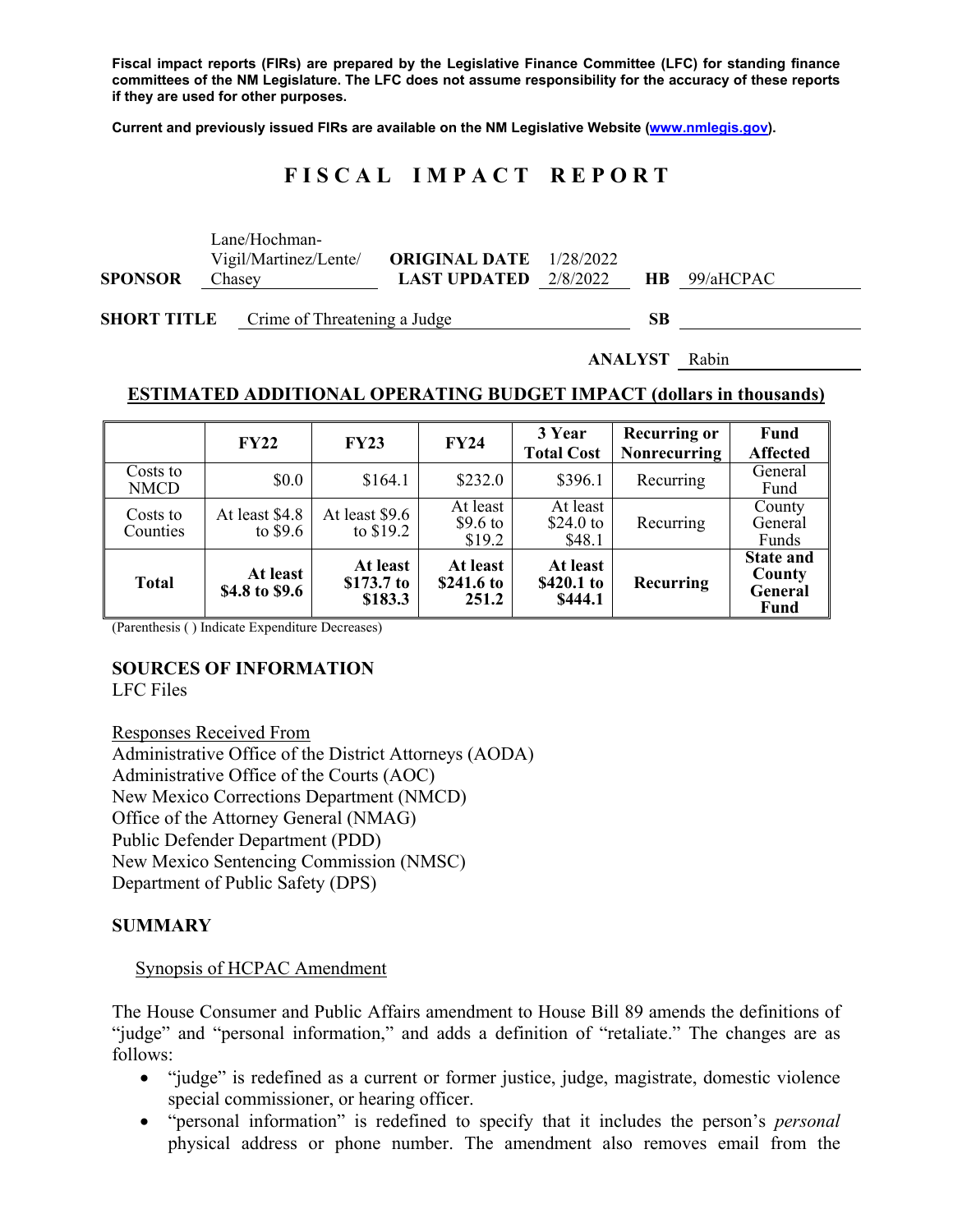### **House Bill 99/aHCPAC – Page 2**

definition.

 "retaliate" is defined as intentionally threatening bodily injury to or damage to the property judge or immediate family member with the intent to retaliate against the judge for the exercise of their judicial duties and causing the individual to reasonably believe their person or property is in danger.

## Synopsis of Original Bill

House Bill 99 creates the new crimes of threatening a judge or an immediate family member of a judge (a fourth-degree felony) and maliciously sharing personal information of a judge or an immediate family member of a judge (a misdemeanor).

The crime of threatening a judge or immediate family member consists of issuing such threats with the intent to place the threatened individual in fear of great bodily harm, prevent or interrupt the judge's ability to carry out their job duties, or retaliate against a judge on account of the performance of their official duties during their term of service.

The crime of maliciously sharing personal information of a judge or an immediate family member of a judge consists of sharing such information with the intent to cause harm to the judge or family member, place that individual in fear of great bodily harm, or prevent or interrupt the judge's ability to carry out their job duties.

The bill establishes the following definitions:

- "immediate family member" is a spouse, child, sibling, parent, grandparent or grandchild, stepparent stepchild, stepsibling and an adoptive relationship.
- "judge" is a district court, appellate, metropolitan court, magistrate judge, probate judge, or supreme court justice. *This definition is changed by the HCPAC amendment.*
- "personal information" is a person's physical address, phone number, email, or physical location. *This definition is changed by the HCPAC amendment.*

There is no effective date of this bill. It is assumed that the effective date is 90 days following adjournment of the Legislature.

## **FISCAL IMPLICATIONS**

Incarceration drives costs in the criminal justice system, so the primary fiscal implications examined in this analysis relate to changes in the number of individuals in jail or prison that might result from this bill. The creation of any new crime, increase of felony degree, or increase of sentencing penalties could increase the population of New Mexico's prisons and jails and long-term costs to state and county general funds. This bill could increase the number of individuals incarcerated in both state prisons and county jails.

The newly created crime of threatening a judge or an immediate family member of a judge is a fourth-degree felony, which carries an 18-month prison sentence; the average length of time served by offenders released from prison in FY21 whose highest charge was for a fourth-degree felony was 516 days. The Corrections Department (NMCD) reports the average cost to incarcerate a single inmate in FY21 was \$49.6 thousand; however, due to the high fixed costs of the state's prison facilities and administrative overhead, LFC estimates a marginal cost (the cost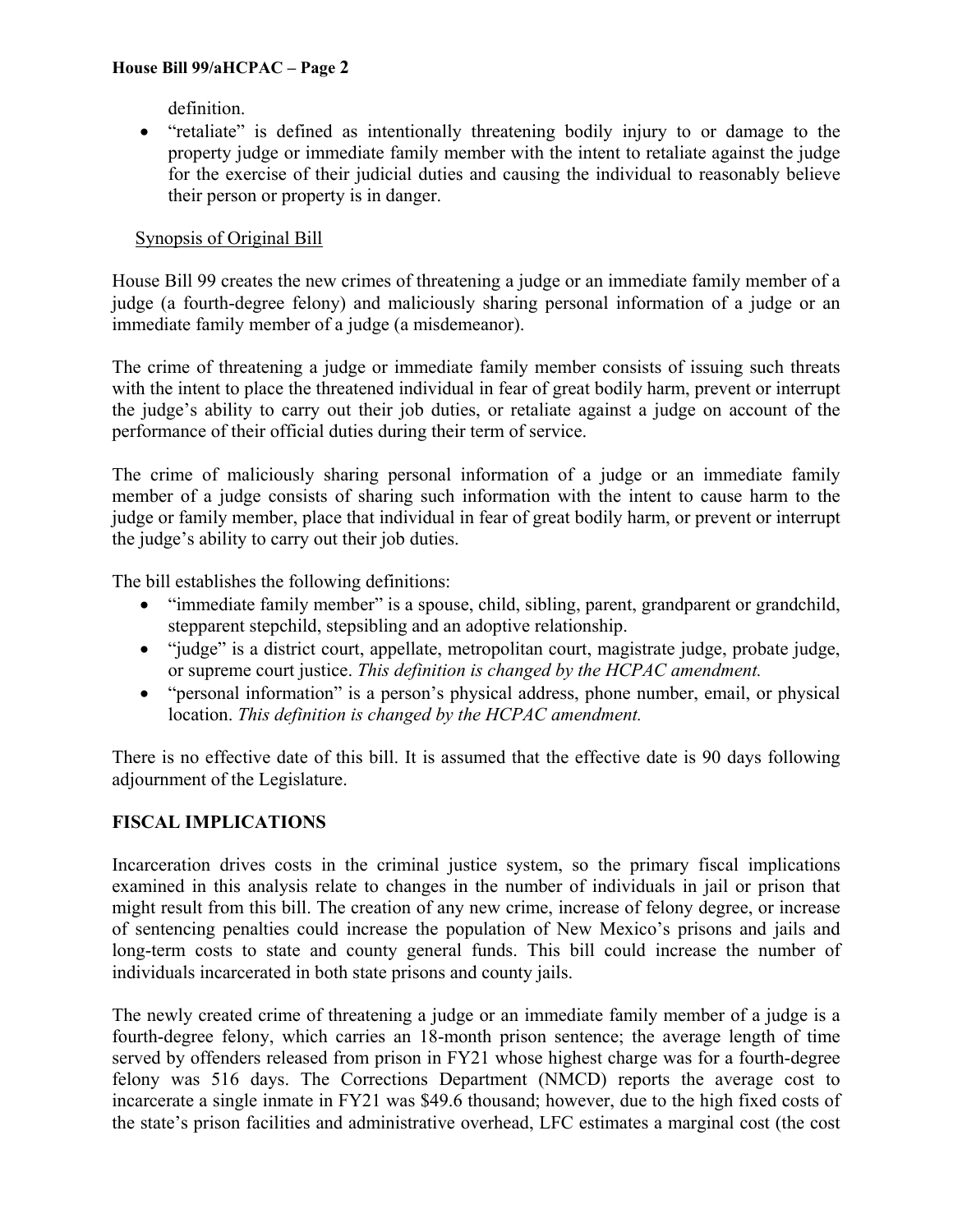### **House Bill 99/aHCPAC – Page 3**

per each additional inmate) of \$23.4 thousand per inmate per year across all facilities. Each offender sentenced to prison under this bill could therefore result in estimated increased costs of \$33.1 thousand to NMCD. The Administrative Office of the Courts (AOC) tracks threats made against courts and state judges and reports eight threats against courthouses and seven against judges in 2020. Assuming threats against courthouses would constitute threats against judges for purposes of HB99 and assuming slightly under half of these threats would result in an individual being admitted to prison, this analysis estimates this new crime will result in an additional seven individuals being admitted to prison each year, an increased cost of \$232 thousand annually. These additional costs will begin to be realized in FY24 (accounting for some time to adjudication) increasing the following year as an offender admitted in FY24 serves the remainder of their term, and another offender is admitted.

The newly created crime of maliciously sharing personal information of a judge or an immediate family member of a judge is a misdemeanor offense, which is punishable by up to a year in jail. For purposes of this analysis, it is estimated that an individual could spend between six months and one year incarcerated for this offense. LFC estimates a marginal cost (the cost per each additional inmate) of \$19.2 thousand per county jail inmate per year, based on incarceration costs at the Metropolitan Detention Center. Each offender sentenced to jail under this bill could therefore result in estimated increased costs of \$9,614 to \$19.2 thousand per year to counties. This analysis assumes at least one individual per year is sentenced to jail for this offense. To account for time to adjudication, no costs are anticipated to be incurred until six months into FY23, so the cost for FY23 is prorated to account for this, while the costs in FY24 and future fiscal years are estimated at the full annual cost.

Additional system costs beyond incarceration, such as additional costs to the judicial branch for increased trials or increased costs to law enforcement to investigate and arrest individuals for the new crimes under HB99 are not included in this analysis, but could be significant. Both the Public Defender Department (PDD) and AOC anticipate they will incur additional costs as a result of this bill.

## **SIGNIFICANT ISSUES**

AOC reports there has been an increase of over 300 percent in the number of threats and inappropriate communication directed against federal judges and other members of the federal judiciary between 2015 and 2020, according to the U.S. Marshals Service. AOC tracks threats made against courts and state judges in New Mexico and reports eight threats against courthouses and seven against judges in 2020.

PDD notes that threatening anyone in a manner that places them in fear of an imminent battery is already petty misdemeanor assault, but HB99 does not require imminence or that a person's fear be reasonable. PDD states this "is especially problematic given that this new crime constitutes a fourth-degree felony with collateral implications down the line."

The Administrative Office of the District Attorneys suggests making the crime of maliciously sharing personal information of a judge or an immediate family member of a judge a fourthdegree felony, rather than a misdemeanor.

*Constitutional Concerns.* The Sentencing Commission (NMSC) notes potential First Amendment concerns involved in criminalizing threats or the malicious sharing of information.